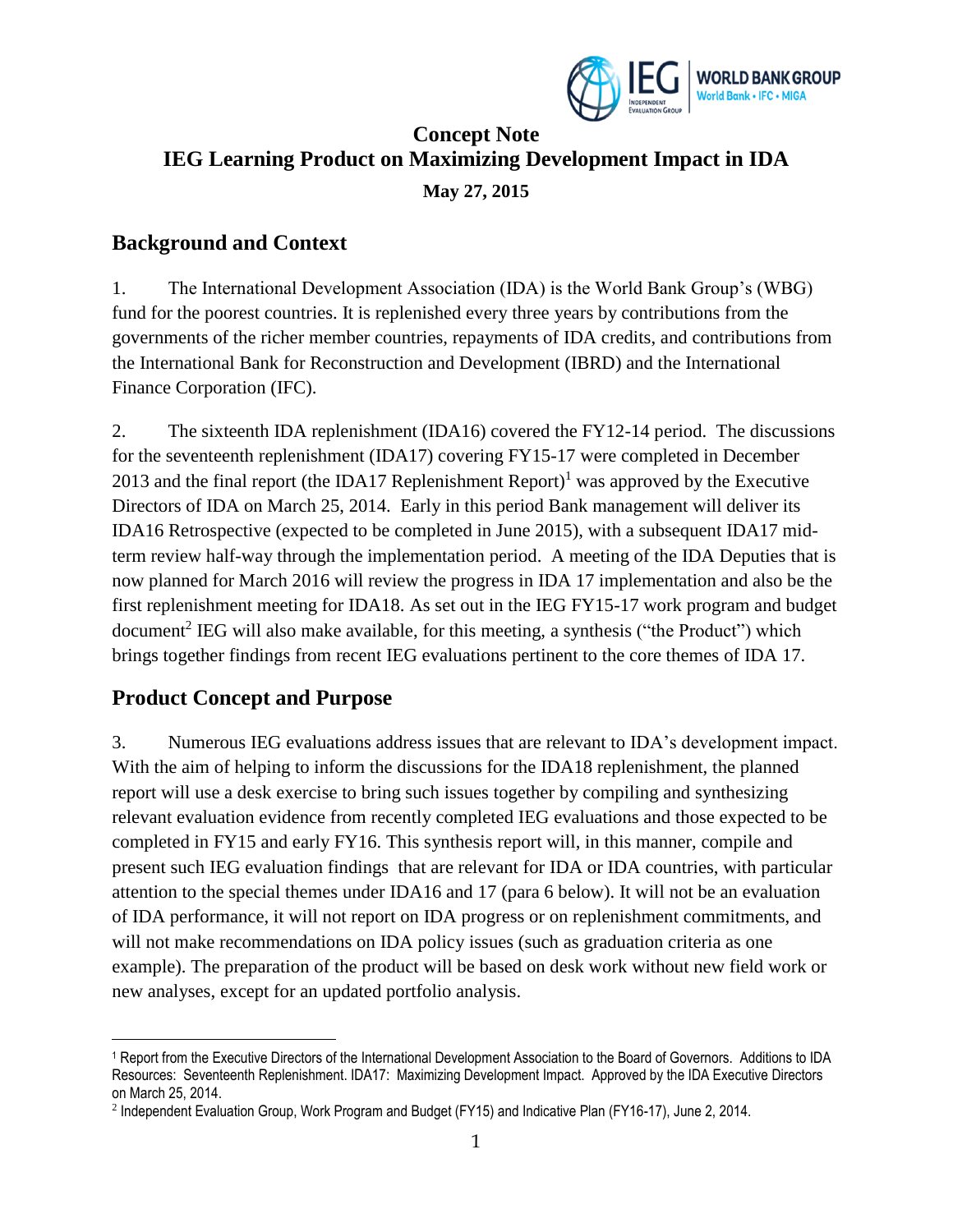

## **Rationale and Objective**

4. IEG's independent evaluations focus primarily on specific issues of development effectiveness and provide insight into what works and on strengths and weaknesses of current approaches. Each individual evaluation addresses specific sets of topics across types of clients and country circumstances, often covering IDA countries as part of a wider spectrum of Bank country partners. In contrast, the IEG learning products synthesize and disseminate IEG evaluation work. The planned synthesis product will in this vein consider the various available evaluation findings through the IDA lens by drawing from the available individual evaluations such specific findings, lessons and conclusions on development effectiveness that are directly applicable for current IDA clients and in particular for the key topics of IDA16 and 17. These findings will be identified and set in context with attention to connectivities in a concise, readerfriendly format, with special attention to forward-looking aspects. The synthesis product will be of direct relevance for the preparations and discussions regarding the forthcoming IDA18 replenishment discussions.

#### **Scope and Key Questions**

 $\overline{a}$ 

5. As part of the analysis of issues concerning IDA's development impact, the synthesis will address the special themes for the most recent IDA replenishments (IDA 16 and 17), look at relevant measurements for recent country level performance, and identify drivers of IDA results. It will to this end draw on findings from relevant recent and ongoing evaluations in IEG's work program, for the latter to the extent that their results will in time become available, shared with the Bank Group Management and presented to CODE. To the extent that evaluative evidence allows, the synthesis product will cover World Bank Group activities in IDA countries, including cooperation between the three institutions of World Bank, IFC and MIGA.

6. The overarching theme for IDA17 is "Maximizing Development Impact" and for IDA16 the closely related "Delivering Development Results." Within these overall headings there was high continuity of special themes between IDA16 and IDA17, which indicates that these areas also will be important for IDA going forward. Three of the four themes were unchanged (although with some differences in formulations): Gender Equality, Climate Change, and Fragile and Conflict-Affected States. In addition under IDA16 a special theme was Crisis Response, and under IDA17 Inclusive Growth. The product will seek to address all five of these special themes. <sup>3</sup>

<sup>&</sup>lt;sup>3</sup> For crisis response this will be based on three already completed evaluations (two on response to the financial crisis and one on food crisis).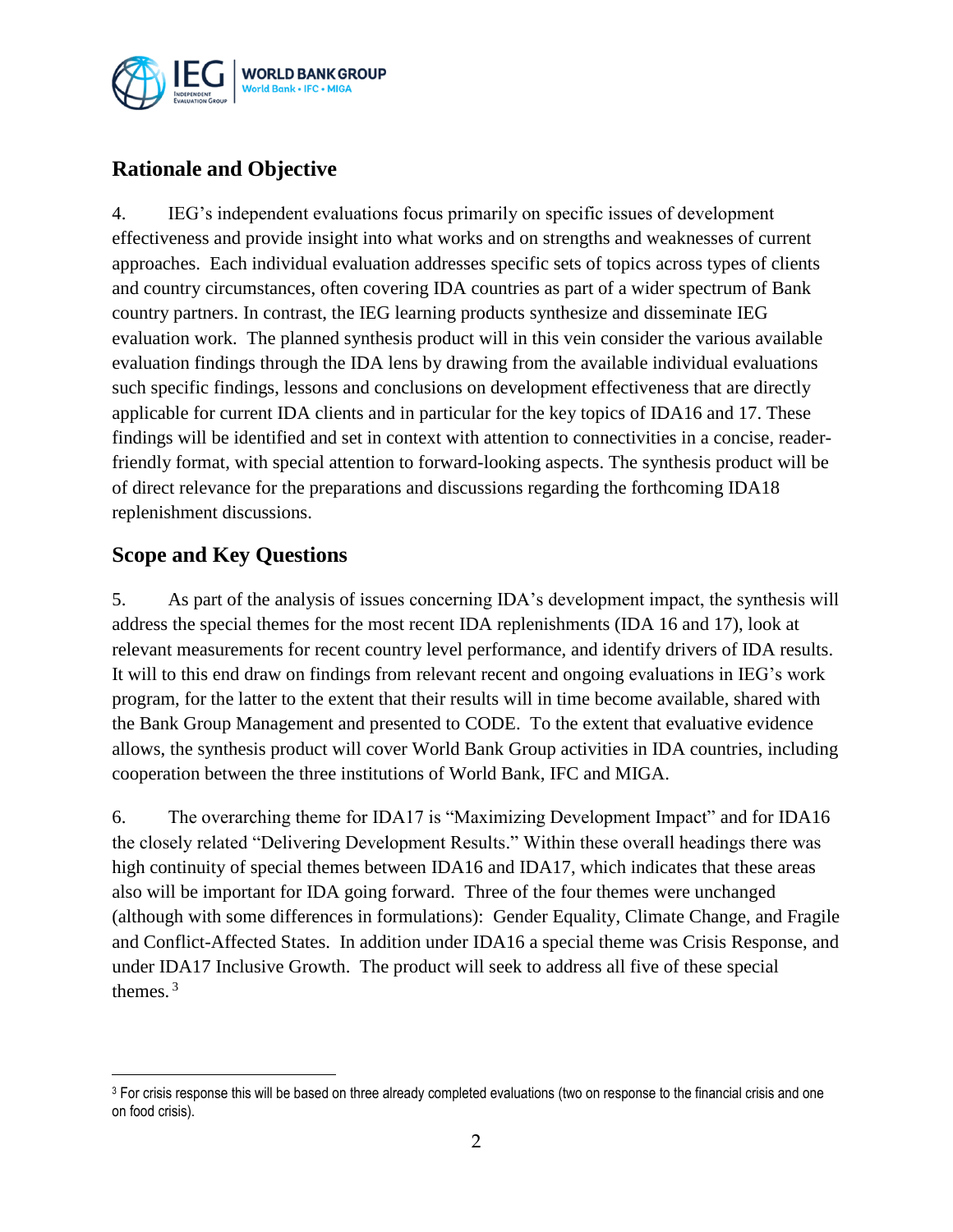

7. The IDA17 replenishment document also focused on leveraging private resources, leveraging public resources, leveraging knowledge, and IDA's focus on results, efficiency, and effectiveness. Where relevant and possible, the product will also touch on some of these aspects.

8. The product will assemble evaluation findings from recently completed evaluations, relevant follow-up information from the Management Action Record and evaluations expected to be completed in FY15 and early FY16 relevant to the IDA special themes. Specifically, the synthesis will bring together findings from thematic, country program, and project performance evaluations to identify – as possible based on the available evaluative evidence – aspects that have worked well or not worked so well and why, interconnections between themes, instruments and approaches, and relations between Bank programs, country counterparts, and development partners. It will broadly seek to answer the following questions under each theme:

- How has IDA addressed these themes in IDA countries through its country programs and individual operations?
- What factors have affected IDA development results at country level in general and pertaining to inclusive growth, climate change, and gender equality in particular?
- How effectively has IDA followed up on its commitments to strengthen its engagement in fragile and conflict affected states?
- What cross-cutting lessons emerge from IEG evaluations to help IDA maximize development impact?

9. **IDA Portfolio**. IEG annually updates every year the aggregate numbers for the performance of the Bank's portfolio of completed projects and country programs. There was a deterioration in the portfolio performance in IDA countries in FY11-13 compare to FY08-10. These findings regarding the performance of country programs and projects for IDA countries will be updated to the end of FY15, with selective analytical cuts to elaborate on some of the performance and portfolio trends. The team will also consider whether the available evaluative evidence would permit any discussion on regional IDA programs. On the assumptions that the IDA deputies will receive a comprehensive and detailed portfolio and performance analysis of IDA countries from IDA team in operations, IEG will not go into as much depth in this section. It will confine itself to an update on the aggregate numbers that IEG normally reports in the RAP, using IEG validated data with some selected regional or sectoral disaggregation where appropriate and useful).

10. **Previous IEG Evaluations of IDA**. IEG has previously undertaken two major evaluations that were requested from the IDA Deputies: Evaluation of IDA10, 11 and 12 (completed around 2002), and the evaluation of IDA's internal controls (completed around 2009, with a subsequent evaluation around 2010 of management's remediation program), both of which were funded through special additional, non-fungible budget allocations. The synthesis product will remind readers of these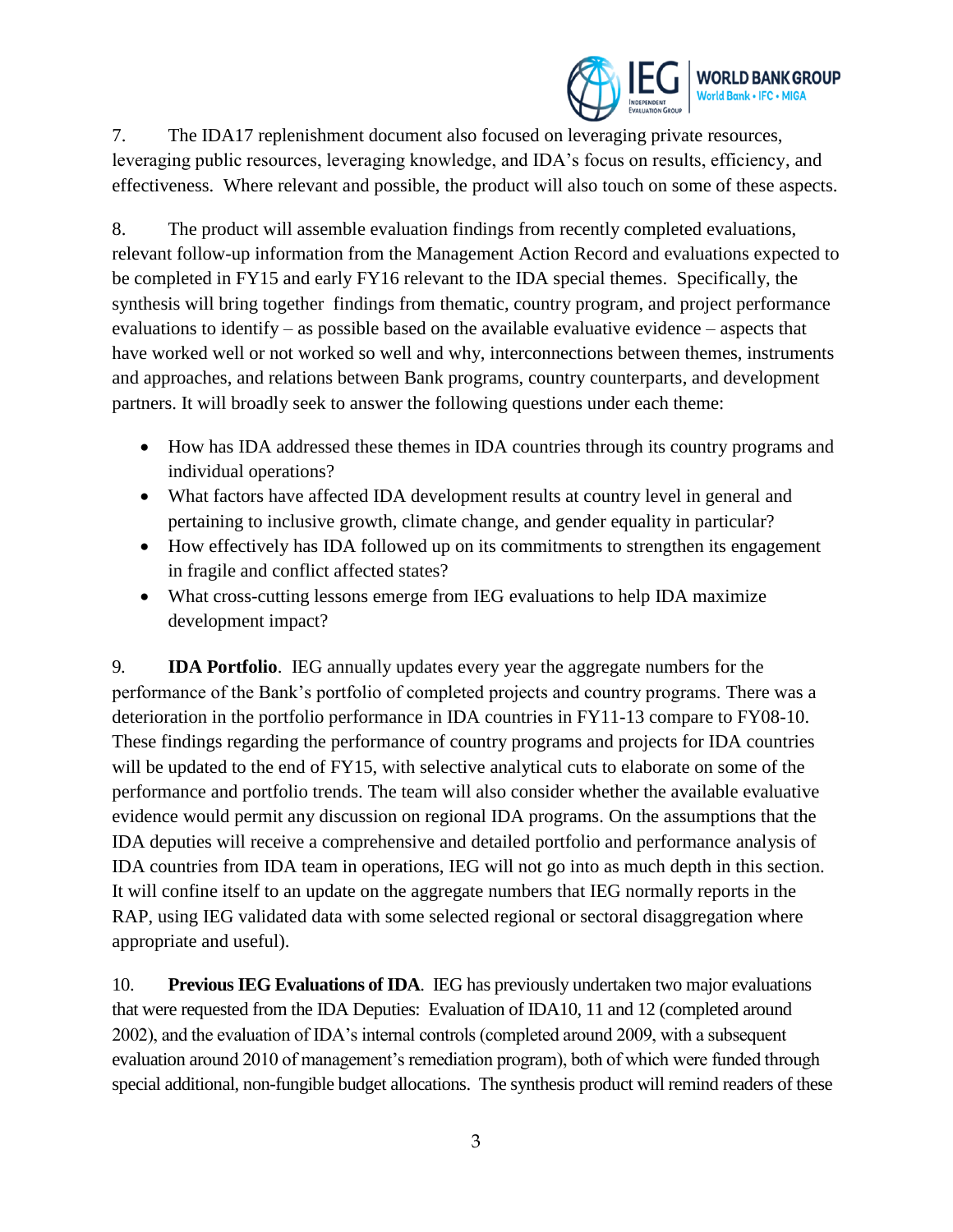

two exercises and their major findings, also to provide some "historical" perspective to IEG's engagement with IDA issues.

### **Evaluative Sources**<sup>4</sup>

 $\overline{a}$ 

11. **Country Programs**: IDA programs are implemented using a country-based development model, and the synthesis product will review the performance and draw lessons from evaluations and validations of country programs in IDA countries. Also, IDA17 documents expected that in designing Country Partnership Frameworks for IDA countries, attention would be given to the overarching and special themes. For that reason, the product will address the evolving country partnership frameworks and in particular their inclusion of the special themes, and will draw lessons from IEG's country program evaluations relevant to IDA agenda.

12. IEG has produced eight *country program evaluations* for IDA countries since FY08, and another three have been completed as part of clustered evaluations. The *FY15 Clustered Country Program Evaluation on Resource-Rich Countries* (11) is assessing WBG support for helping countries manage the fiscal challenges of natural resource rents while ensuring broad-based sharing of benefits. The product will review these country program evaluations as well as the IEG *validations of country strategies* through FY15 and early FY16 with a view to identify supplementary findings and trends. The focus of this discussion is likely to be more on what works and why, and less on numerical portfolio trends.

13. **Inclusive Growth.** Several recently completed and ongoing FY15 evaluations focus on certain aspects of inclusive growth and will be analyzed to see how poverty focused IDA country programs have been, how specifically how specifically IDA country programs aimed to reach the poor and how effectively they have done so, including what role Bank interventions to enhance access to finance and youth employment have been and what factors explain success and failures. Specifically the product will draw on the following thematic evaluations

 *FY13 Youth Employment* took stock of international experience and evaluated the relevance and effectiveness of WBG support for youth employment, including in IDA countries.

<sup>&</sup>lt;sup>4</sup> Attachment 2 lists the available and planned evaluative sources for this product. They cover a wide range of topics, but some unevenness of treatment may inevitably occur depending on the amount of relevant material that will be available for different topics and themes. The IEG sources will provide the bulk of the material for the product, but some other materials, such as management learning reviews, may be also consulted selectively. The numbers shown for convenience in parentheses above for each evaluation refer to the numbered evaluations in Attachment 2. Attachment 3 shows available country program evaluations (CPEs) and Attachment 4a completed and planned project performance assessment reports (PPARs) – these are summarized in Attachment 4b. This is a synthesis of evaluation findings regarding issues and development effectiveness (pertaining to IDA's issues of focus), which normally do not change quickly over time, and not an evaluation of IDA results over any specific period. For that reason the synthesis will be somewhat flexible how far back it finds it appropriate to go, based on the likely continued relevance going forward of the evaluation findings.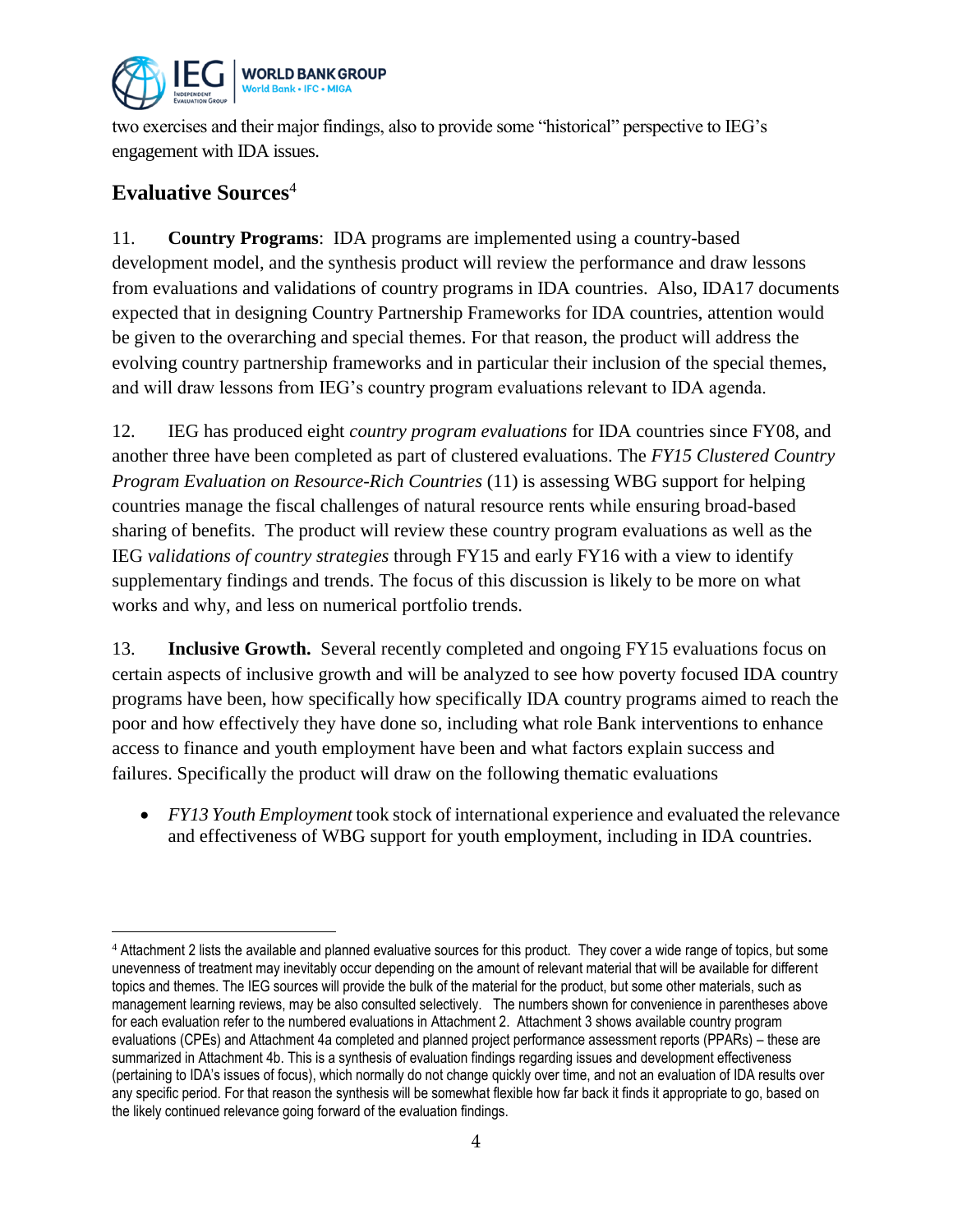

- *FY14 Targeted Support for Small and Medium Enterprises (2)* looked at how effectively WBG support to SMEs has been integrated into the larger thinking on inclusive growth and job creation.
- *FY15 Getting to Poverty* (10) aims to understand how the Bank designs and implements country programs to contribute to poverty reduction, with a focus on the adequacy of data and diagnostics, integration of analytical work into country strategies and selection of interventions, and effectiveness of feedback loops.
- *FY15 Inclusive Finance* (7) assesses the effectiveness of WBG support to promote financial inclusion, which is a critical pillar of the inclusive growth theme in IDA17.

14. **Gender Equality.** Several recent, ongoing and forthcoming IEG evaluations focus inter alia on gender equality and will be drawn on to assess how effectively IDA has addressed gender equality in its programs and operations and what lessons emerge to ensure IDA can effectively support gender equality going forward. Specifically, the product will draw on the following evaluations: *FY14 Gender in Sectors: Social Safety Nets and Gender Equality (6); WBG Support to FCS Evaluation (1); Investment Climate Reform (5); FY15 Electricity Access (16); Inclusive Finance (7); and Early Childhood Development (12).* The team will explore to what extent early findings from the gender equality chapter of *the Results and Performance (RAP) 2015* can be integrated (the one-stop review of the report is scheduled for October 2015).

15. **Climate change**. IEG has completed three major evaluations over the past five years on climate change<sup>5</sup> which the IDA synthesis will draw on to the extent that findings remain relevant. Many of the major sectoral and country evaluations in the IEG program have strong coverage of climate change-related issues. For example, *Electricity Access* (16) has looked at the uptake of renewable energy in rural (off-grid) areas. IEG also chaired recently an Evaluation Oversight Committee for a special evaluation of the Climate Investment Funds (CIF) for the CIF governing bodies, *Independent Evaluation of the Climate Investment Funds,* June 2014. Findings from these evaluations will be combined with a review of relevant PPARs (Project Performance Assessment Reports) and Country Program Evaluations to see how effectively IDA helps its client countries prepare for, and tackle climate change risks, and what lessons emerge to help IDA assist the poorest and most vulnerable countries with climate change adaptation and mitigation going forward.

16. **Fragile and Conflict-Affected States (FCSs**). IEG shared the early findings from its *FY14 WBG Support to FCS Evaluation* (1) with the IDA Deputies during the IDA17 replenishment process. The implementation of WBG management's response to the

 $\overline{a}$ <sup>5</sup> FY13 Adapting to Climate Change: Assessing World Bank Experience; FY10 The Challenge of Low-Carbon Development: Climate Change and the World Bank Group; and FY09 Climate Change and World Bank Group: Win-Win Energy Policy Reforms.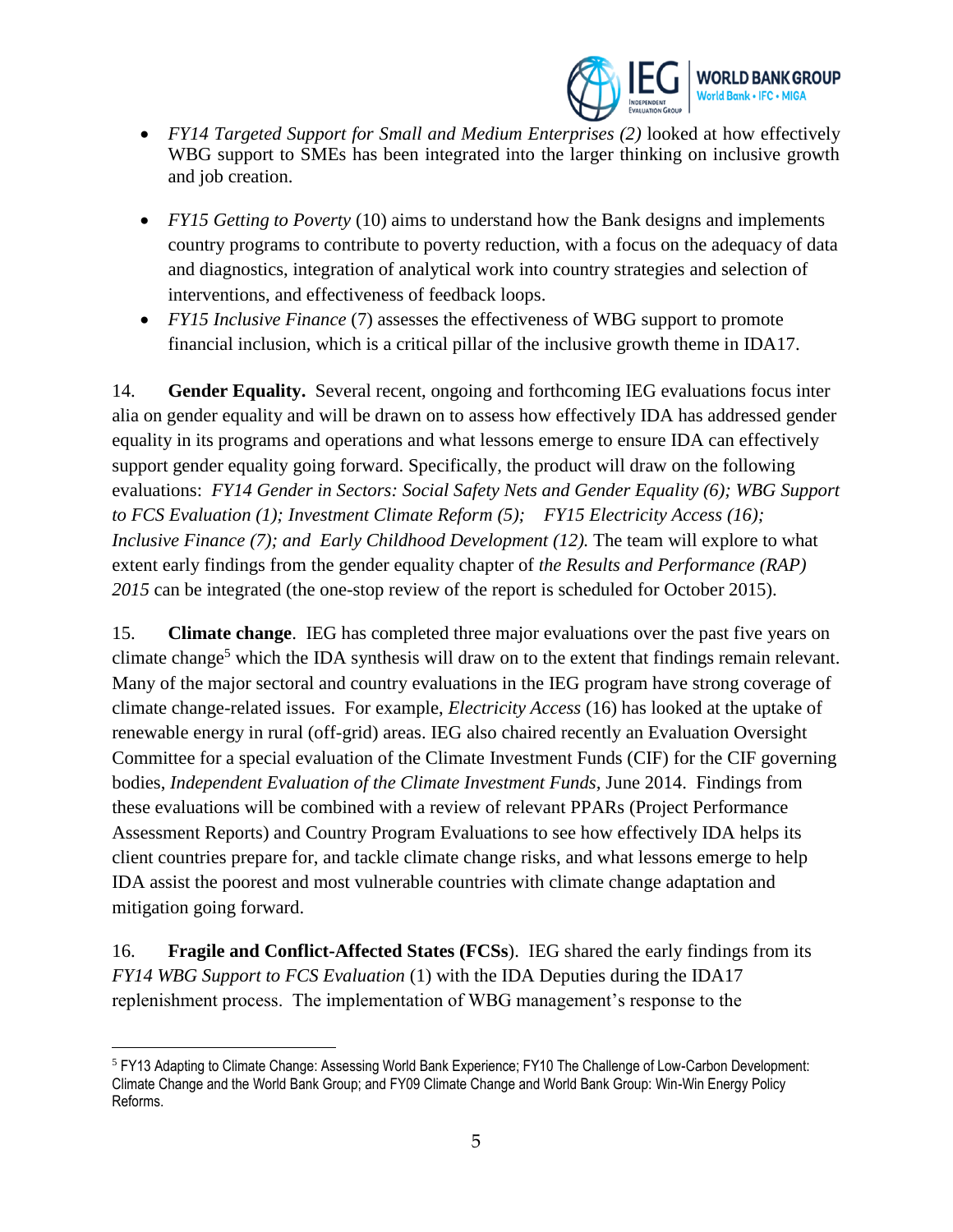

recommendations of the IEG evaluation is one of the IDA17 policy commitments. The synthesis products will summarize the key findings of FCS evaluation and will follow up the implementation progress of its recommendations, drawing on MAR reports.

17. **Project Level Evaluations.** The Product will update from RAP2013 and RAP2014 (8) summarized findings from project level evaluations for IDA countries, most importantly levels and trends for project ratings, and also including applicable lessons from relevant Project Performance Assessment Reports (PPARs), as well as the findings of *FY14-15 Learning and Results in WBG Operations* (13)*.* This will provide an overview of what has worked and what has not worked and why. Attachment 4(a) lists relevant recent and ongoing/planned PPARs.

#### **Audience**

18. The main audience for this synthesis product will be World Bank Board members (and specifically CODE) and IDA Deputies. Bank senior management, which is implementing the IDA program, and client country stakeholders, who would stand to benefit from the appropriate implementation of the limited IDA resources. Generally, the synthesis should also be useful for individual program task teams and task team leaders engaged in the identification, preparation, or supervision of IDA operations.

#### **Quality Assurance and Team**

19. The evaluation will be overseen by Nick York, Director, IEGCC and Geeta Batra, Manager, IEGCC. Peer reviewers are Johannes Linn (former Vice President for ECA Region) and Henock Kifle (former Chief Economist for African Development Bank and Permanent Secretary of the Ministry of Agriculture in Ethiopia). The synthesis product will be written by a small team led by Ismail Arslan, including Monika Huppi, Nils Fostvedt , Xue Li and Kendra Diane White (focus on economic and portfolio analysis). The team would be supplemented by additional IEG staff and consultants as needed.

#### **Timeline**

20. This product is expected to be produced based on existing evaluative evidence and other relevant material available, with no mission travel. The synthesis report had originally been timed for delivery in FY17, but has been brought forward to FY16 to ensure that it will be timely for the IDA18 discussions. To ensure that the report is useful to the Board, IDA Deputies, and World Bank Management, , it will be finalized by February 2016, in line with the timing of the planned first replenishment meeting for IDA18 in March 2016. The timing of this delivery is of essence and will be maintained even if some of the planned evaluation inputs (discussed earlier in this note) should be delayed. Even so, it is of vital importance for this tight deadline that the team for this report will have free and early access to the relevant evaluative material as this would become available, including drafts of background papers and country case study reports.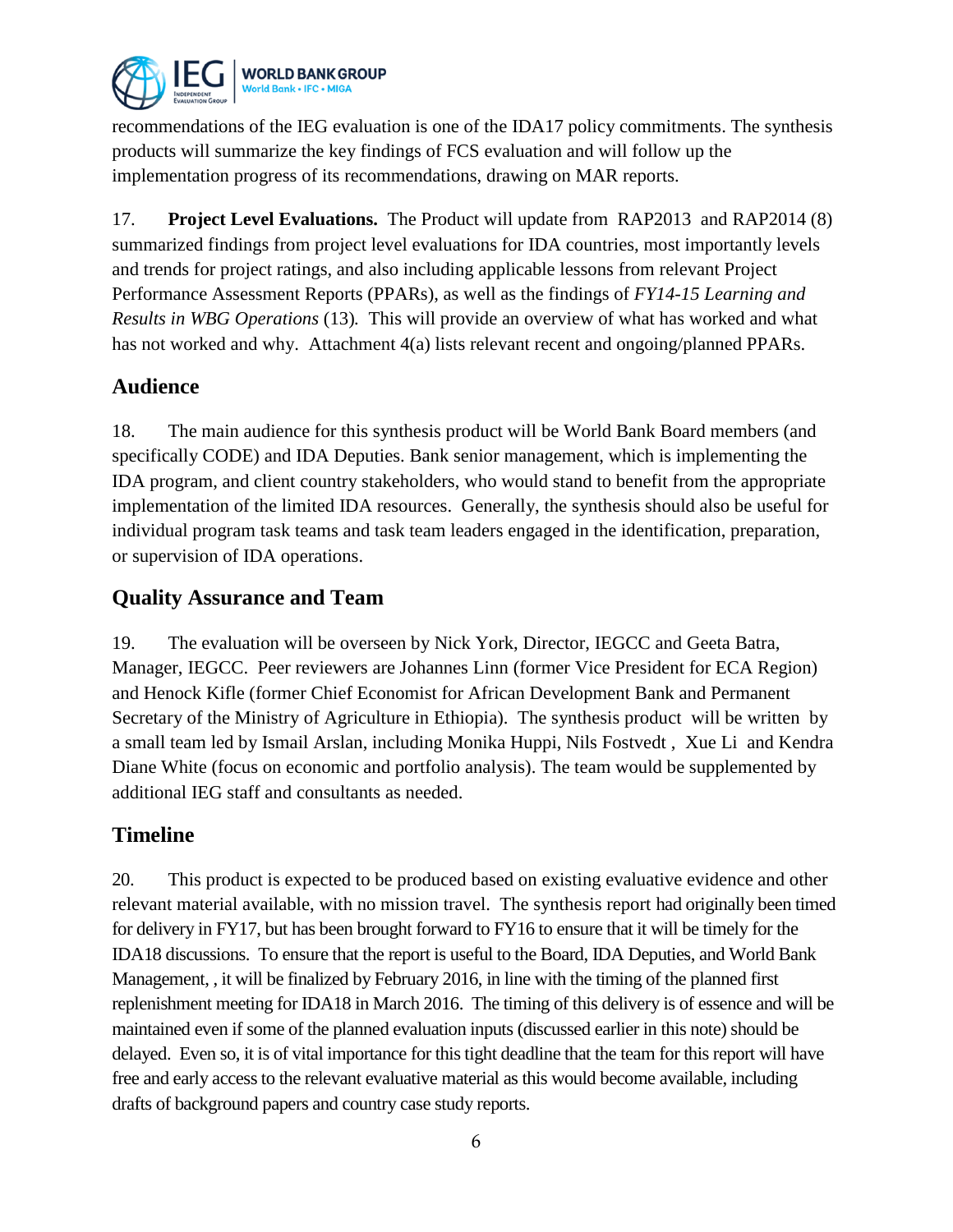

21. As a synthesis of other evaluative material it is expected that the product will provide findings and lessons but will not include recommendations.

22. The report will be finalized and shared with the Board through CODE in March 2016, in line with making the report available to IDA Deputies in time for their first replenishment meeting for IDA18 in March 2016.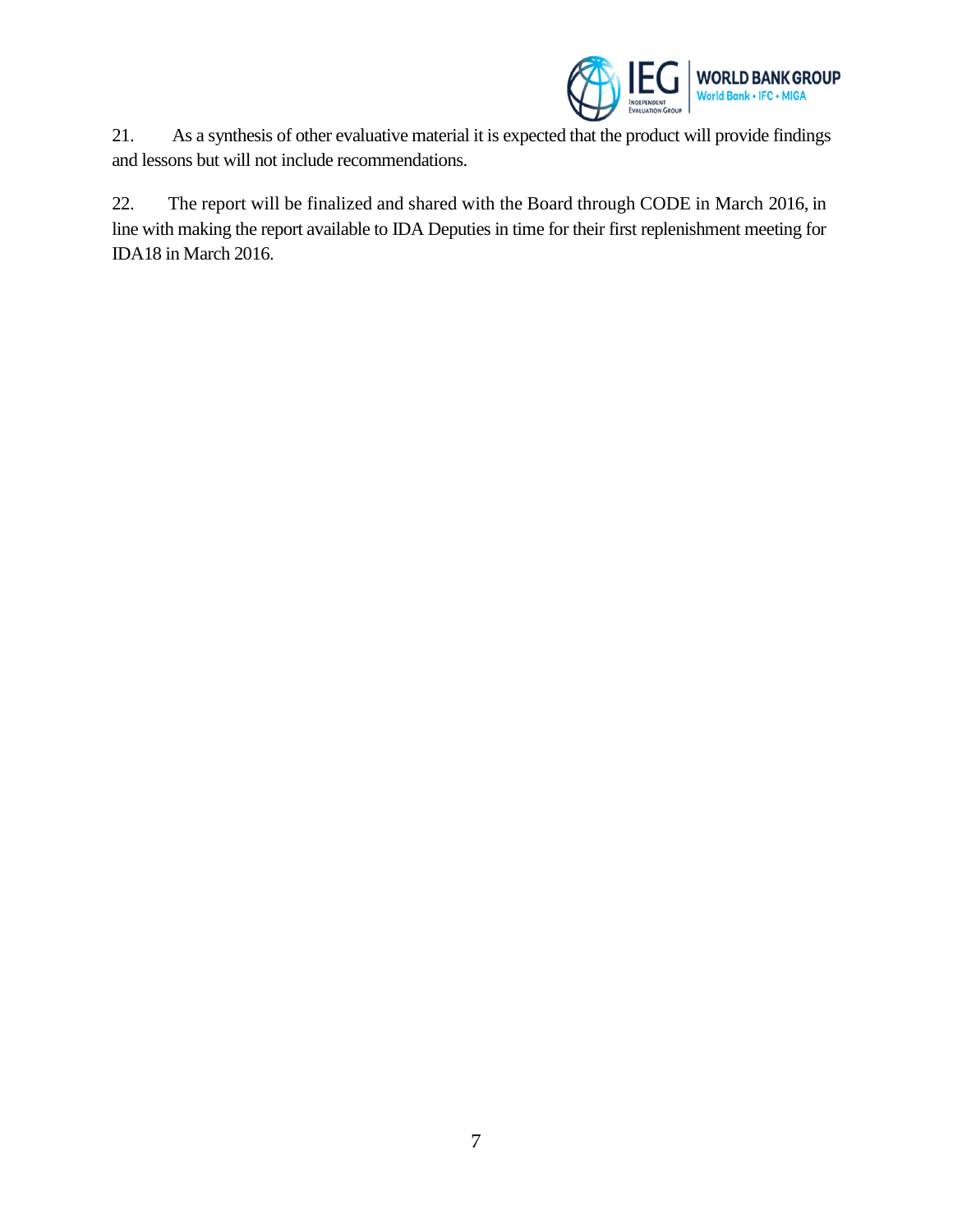

#### **Attachment 1: References**

- IEG (Independent Evaluation Group). 2013. World Bank Group Assistance to Low-Income Fragile and Conflict-Affected States. Washington, DC: World Bank.
- \_\_\_\_. 2014. The Big Business of Small Enterprises: Evaluation of the World Bank Group Experience with Targeted Support to SMEs, 2006–12. Washington, DC: World Bank.
- \_\_\_\_. 2014. Learning and Results in World Bank Operations: How the Bank Learns. Evaluation 1. Washington, DC: World Bank.
- \_\_\_\_. 2014. World Bank Group Support to Health Financing. Washington, DC: World Bank.
- \_\_\_\_. 2014. Investment Climate Reforms. An Independent Evaluation of World Bank Group Support to Reforms of Business Regulations. Washington, DC: World Bank.
- \_\_\_\_. 2014. Social Safety Nets and Gender Learning From Impact Evaluations and
- World Bank Projects. Washington, DC: World Bank.
- \_\_\_\_. 2014. Results and Performance of the World Bank Group 2014. Achieving the MDGs. An Independent Evaluation. Washington, DC: World Bank.
- \_\_\_\_. 2014. Investments in Renewable Energy Generation. IEG Learning Product. Washington, DC: World Bank
- \_\_\_\_. 2015. Financial Inclusion A Foothold on the Ladder Toward Prosperity? An IEG Evaluation of World Bank Group Support for Financial Inclusion for Low-Income Households and Microenterprises. Washington, DC: World Bank (*forthcoming*).
- \_\_\_\_. 2015. The Poverty Focus of Country Programs: Lessons from World Bank Experience. Washington, DC: World Bank *(forthcoming*).
- \_\_\_\_. 2015. World Bank Group Engagement in Resource- Rich Developing Countries: The Cases of Bolivia, Kazakhstan, Mongolia, and Zambia. Clustered Country Program Evaluation Synthesis Report. Washington, DC: World Bank *(forthcoming*).
- \_\_\_\_. 2015. World Bank Support to Early Childhood Development. Washington, DC: World Bank (*forthcoming*).
- \_\_\_\_. 2015. Learning and Results in World Bank Operations: How the Bank Learns. Evaluation 2. Washington, DC: World Bank (*forthcoming)*.
- \_\_\_\_. 2015. Review of DPO Instruments. Washington, DC: World Bank (*forthcoming*).
- \_\_\_\_. 2015. WBG Transformational Engagements. Washington, DC: World Bank (*forthcoming)*.
- \_\_\_\_. 2015. World Bank Group Support to Electricity Access FY2000-FY2014. Washington, DC: World Bank (*forthcoming*).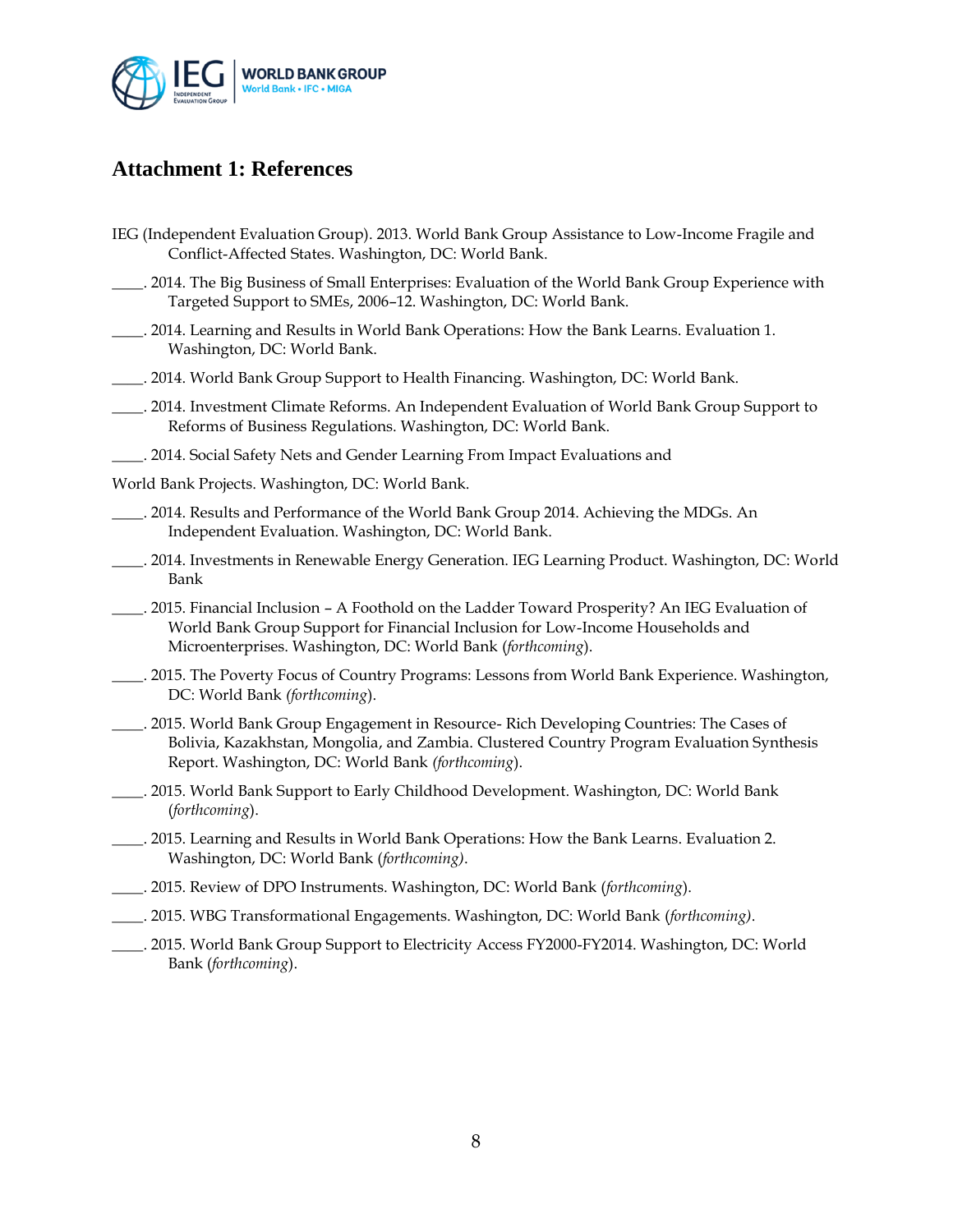

# **Attachment 2: Selected Delivered and Planned Evaluation Products, FY14-16**

|                |                                                           |                          | <b>Report</b>   |                                    |                                  |
|----------------|-----------------------------------------------------------|--------------------------|-----------------|------------------------------------|----------------------------------|
| N.             | <b>Evaluation</b>                                         | <b>Evaluation type</b>   | <b>One-Stop</b> | <b>Report</b><br><b>Submission</b> | <b>CODE SC</b><br><b>Meeting</b> |
| $\mathbf{1}$   | <b>WBG</b> Support to FCS                                 | <b>Major Evaluations</b> | $15$ -Aug- $13$ | 27-Sep-13                          | 21-Oct-13                        |
| 2              | <b>Targeted Support for SMEs</b>                          | <b>Major Evaluations</b> | $25-Sep-13$     | $23$ -Dec-13                       | $29$ -Jan-14                     |
| 3              | <b>Support to Health Financing</b>                        | Major Evaluations        | $23$ -Jan-14    | 23-May-14                          | 18-Jun-14                        |
| $\overline{4}$ | Learning and Results in World Bank Operations - Phase I   | <b>Major Evaluations</b> | 18-Feb-14       | 31-Mar-14                          | 12-May-14                        |
| 5              | <b>Investment Climate Reform</b>                          | <b>Major Evaluations</b> | 31-Mar-14       | 27-Jun-14                          | $21 -$ Jul $-14$                 |
| 6              | Gender in Sectors: Social Safety Nets and Gender Equality | Other                    | 8-May-14        | 30-Jun-14                          |                                  |
| 7              | <b>Inclusive Finance</b>                                  | <b>Major Evaluations</b> | 26-Feb-14       | $5-Jun-15$                         | FY16 Q1                          |
| 8              | RAP 2014: Achieving the MDGs                              | <b>Major Evaluations</b> | $3-Nov-14$      | $4$ -Feb- $15$                     |                                  |
| 9              | Renewable Energy                                          | Other                    | 17-Nov-14       | $30$ -Dec-14                       |                                  |
| 10             | Getting to Poverty                                        | <b>Major Evaluations</b> | 18-Nov-14       | $5-Mar-15$                         | FY15 Q3 or<br>Q4                 |
| 11             | <b>Clustered CPE on Resource-Rich Countries</b>           | Major Evaluations        | 16-Dec-14       | 19-Mar-15                          | FY15 Q3                          |
| 12             | WBG Support to Early Childhood Development                | <b>Major Evaluations</b> | $7-Jan-15$      | 30-Mar-15                          | FY15 Q4                          |
| 13             | Learning and Results in World Bank Operations - Phase II  | <b>Major Evaluations</b> | $13$ -Jan- $15$ | 31-Mar-15                          | FY15 Q4                          |
| 14             | Review of Instruments: DPO (5 notes)                      | Other                    | 16-Mar-15       | $10$ -Apr- $15$                    |                                  |
| 15             | <b>WBG</b> Transformational Engagements                   | Other                    | 9-Apr-15        | 29-Jun-15                          |                                  |
| 16             | <b>Electricity Access</b>                                 | Other                    | 25-Feb-15       | 8-Apr-15                           |                                  |
| 17             | WBG Support Fragile Situations in Non-FCS Countries       | <b>Major Evaluations</b> |                 |                                    |                                  |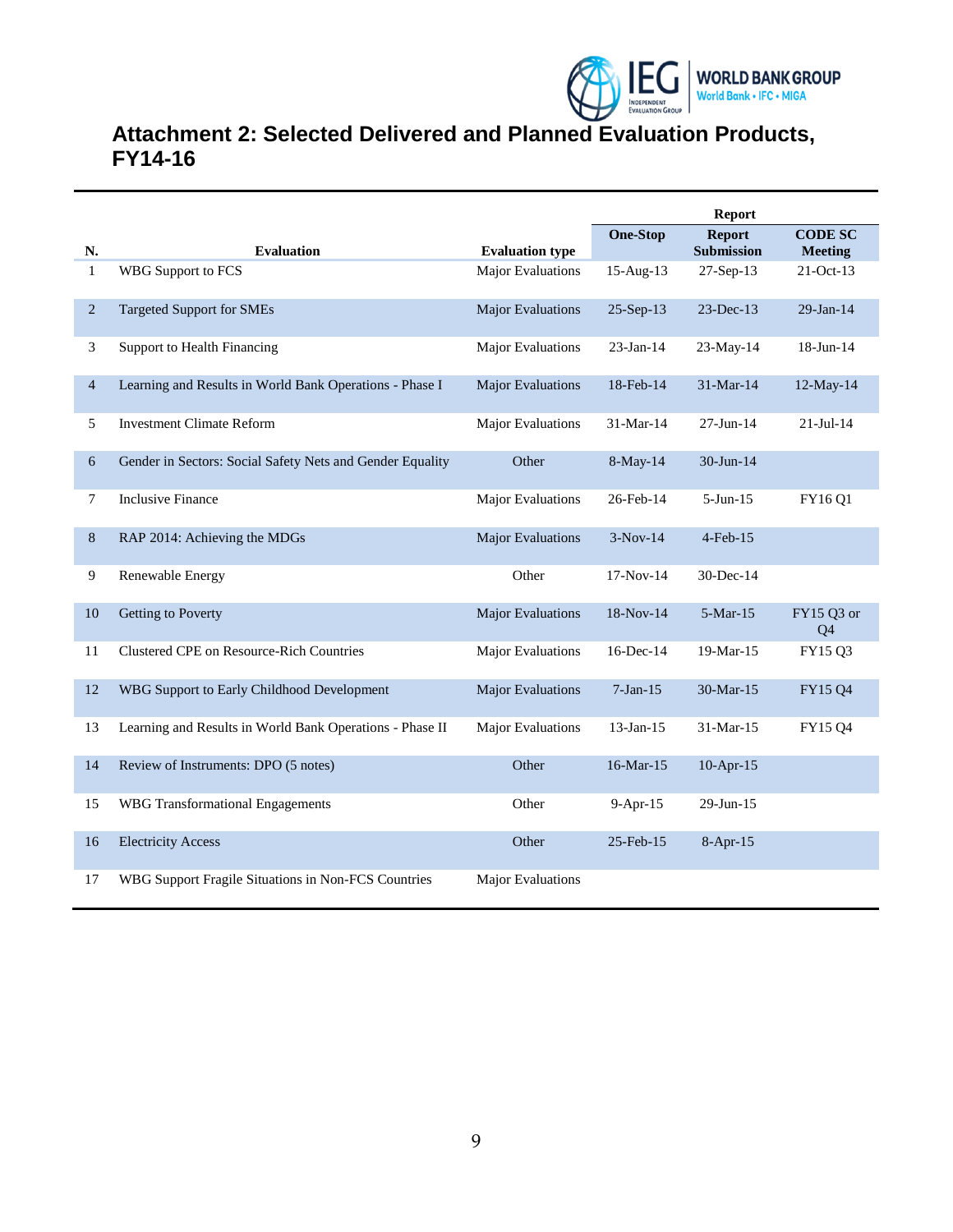

# **Attachment 3: Delivered and Planned Country Program Evaluations from IDA and Blend countries, FY09-16**

| <b>Delivery FY</b> | Country              | <b>Region</b> | Lending<br>Category |
|--------------------|----------------------|---------------|---------------------|
| 2008               | Cambodia             | EAP           | <b>IDA</b>          |
| 2009               | Uganda               | AFR           | <b>IDA</b>          |
| 2009               | Bangladesh           | <b>SAR</b>    | <b>IDA</b>          |
| 2009               | Nepal                | <b>SAR</b>    | <b>IDA</b>          |
| 2010               | Mozambique           | <b>AFR</b>    | <b>IDA</b>          |
| 2011               | Timor-Leste          | EAP           | Blend               |
| 2012               | Liberia              | <b>AFR</b>    | <b>IDA</b>          |
| 2012               | Afghanistan          | <b>SAR</b>    | <b>IDA</b>          |
| 2015               | Mongolia *           | <b>ECA</b>    | Blend               |
| 2015               | Bolivia <sup>*</sup> | <b>LCR</b>    | Blend               |
| 2015               | Zambia *             | <b>AFR</b>    | <b>IDA</b>          |

Notes:

\* Country/Regional Program Evaluation to be produced as part of the Resource-Rich Cluster Evaluation.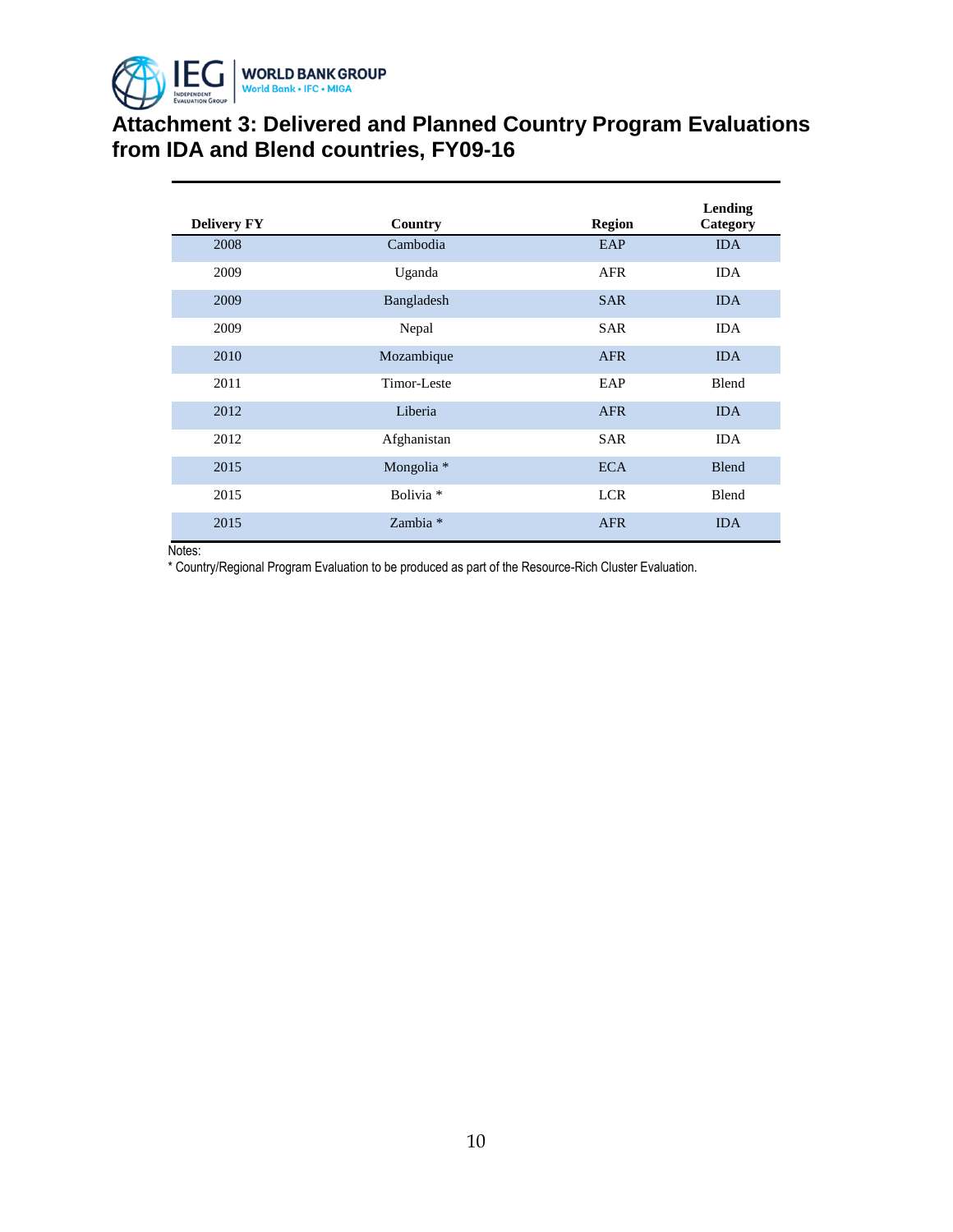

## **Attachment 4a: Projects from IDA and Blend countries reviewed by completed and planned PPARs, FY12-15**

| N.           | <b>Evaluation</b><br>FY | Lending<br>category | <b>Region</b> | Country              | <b>Project Name</b>                                   |  |
|--------------|-------------------------|---------------------|---------------|----------------------|-------------------------------------------------------|--|
| $\mathbf{1}$ | 2012                    | <b>IDA</b>          | <b>AFR</b>    | Burundi              | BI - Food Crisis Response DP Grant - P113438          |  |
| 2            | 2012                    |                     | LCR           | Caribbean            | GEF 6R-CRB PLANNING FOR ADAPT CLIM CHANG -<br>P040739 |  |
| 3            | 2012                    | $\blacksquare$      | <b>LCR</b>    | Caribbean            | GEF MACC 6R Mainstreaming Adapt to Clima - P073389    |  |
| 4            | 2012                    | <b>IDA</b>          | <b>AFR</b>    | Congo, DRC           | DRC Econ Recovery Credit SAL (FY02) - P057293         |  |
| 5            | 2012                    | <b>IDA</b>          | <b>AFR</b>    | Congo, DRC           | DRC - POST-REUNIFICATION - ERC - P082443              |  |
| 6            | 2012                    | <b>IDA</b>          | <b>MNA</b>    | Djibouti             | Djibouti - Food Crisis Response Dev. - P112017        |  |
| 7            | 2012                    | $\blacksquare$      | EAP           | Mekong               | 4M-MEKONG WATER UTILIZ. - P045864                     |  |
| 8            | 2012                    | <b>IDA</b>          | <b>AFR</b>    | Mozambique           | MZ-Roads & Bridges MMP (FY02) - P001785               |  |
| 9            | 2012                    | <b>IDA</b>          | <b>AFR</b>    | Mozambique           | MZ-Railway & Port Restr (FY00) - P042039              |  |
| 10           | 2012                    | Blend               | <b>SAR</b>    | Pakistan             | <b>BSRPP - P055292</b>                                |  |
| 11           | 2012                    | <b>Blend</b>        | <b>SAR</b>    | Pakistan             | PK Banking Sector Dev. Policy Credit - P083079        |  |
| 12           | 2012                    | Blend               | AFR           | Republic of<br>Congo | Congo Rep -Post Conflict - Econ. Rehab - P073316      |  |
| 13           | 2012                    | <b>Blend</b>        | <b>AFR</b>    | Republic of<br>Congo | CG-Econ Recovery Credit ERL (FY05) - P083627          |  |
| 14           | 2012                    | Blend               | EAP           | Vietnam              | VN - MEKONG DELTA WATER - P004845                     |  |
| 15           | 2012                    | Blend               | EAP           | Vietnam              | VN-3 CITIES SANITATION - P051553                      |  |
| 16           | 2013                    | <b>IDA</b>          | <b>SAR</b>    | Afghanistan          | AF - Programmatic Support for Inst. Bldg - P078618    |  |
| 17           | 2013                    | <b>IDA</b>          | <b>SAR</b>    | Afghanistan          | AF Program. Support for Inst. Bldg II - P090829       |  |
| 18           | 2013                    | <b>IDA</b>          | <b>SAR</b>    | Afghanistan          | Program. Support for Inst. Bldg III - P102709         |  |
| 19           | 2013                    | <b>IDA</b>          | <b>SAR</b>    | Afghanistan          | Afg Strengthening Institutions DPG - P107921          |  |
| 20           | 2013                    | <b>IDA</b>          | AFR           | Gambia               | GM-Gateway SIL (FY02) - P057394                       |  |
| 21           | 2013                    | <b>IDA</b>          | <b>AFR</b>    | Ghana                | GH Land Administration (FY04) - P071157               |  |
| 22           | 2013                    | <b>IDA</b>          | AFR           | Malawi               | MW-Com Based Rural Land Dev (FY04) - P075247          |  |
| 23           | 2013                    | <b>IDA</b>          | <b>SAR</b>    | Nepal                | NP: Avian Flu - P100342                               |  |
| 24           | 2013                    | Blend               | <b>AFR</b>    | Nigeria              | Avian Influenza Emergency ERL (FY06) - P100122        |  |
| 25           | 2013                    | <b>IDA</b>          | <b>AFR</b>    | Sierra Leone         | SL-Natl Soc Action (FY03) - P079335                   |  |
| 26           | 2013                    | <b>IDA</b>          | <b>AFR</b>    | Sierra Leone         | SL-DPL-FOOD CRISIS RESPONSE - P113219                 |  |
| 27           | 2013                    | Blend               | <b>SAR</b>    | Sri Lanka            | Relevance and Quality of Undergrad. Educ - P050741    |  |
| 28           | 2013                    | Blend               | SAR           | Sri Lanka            | LK: Education Sector Development Project - P084580    |  |
| 29           | 2013                    | <b>IDA</b>          | <b>ECA</b>    | Tajikistan           | <b>AVIAN FLU - TJ - P100451</b>                       |  |
| 30           | 2013                    | <b>IDA</b>          | <b>AFR</b>    | Tanzania             | TZ-PRSC 1 (first) - P074072                           |  |
| 31           | 2013                    | IDA                 | ${\sf AFR}$   | Tanzania             | TZ-PRSC2 (intermediate) - P074073                     |  |
| 32           | 2013                    | $\rm IDA$           | AFR           | Tanzania             | TZ-PRSC 3 (last) - P087256                            |  |
| 33           | 2013                    | $\rm IDA$           | ${\sf AFR}$   | Tanzania             | TZ-PRSC 4 DPL (1st of 2nd series) - P095509           |  |
| 34           | 2013                    | IDA                 | AFR           | Tanzania             | TZ-PRSC 5 (2nd of 2nd series) - P095657               |  |
| 35           | 2013                    | $\rm IDA$           | ${\sf AFR}$   | Tanzania             | TZ-PRSC 6 (3rd of 2nd series) - P101229               |  |
| 36           | 2013                    | IDA                 | AFR           | Tanzania             | TZ-PRSC 7 (4th in 2nd series) - P101230               |  |
| 37           | 2013                    | $\rm IDA$           | ${\sf AFR}$   | Tanzania             | TZ-PRSC 8 (5th and last in 2nd series) - P116666      |  |
| 38           | 2014                    | IDA                 | SAR           | Bangladesh           | Primary Education Development Project II              |  |
| 39           | 2014                    | IDA                 | <b>SAR</b>    | Bangladesh           | Health, Nutrition, and Population Sector Program      |  |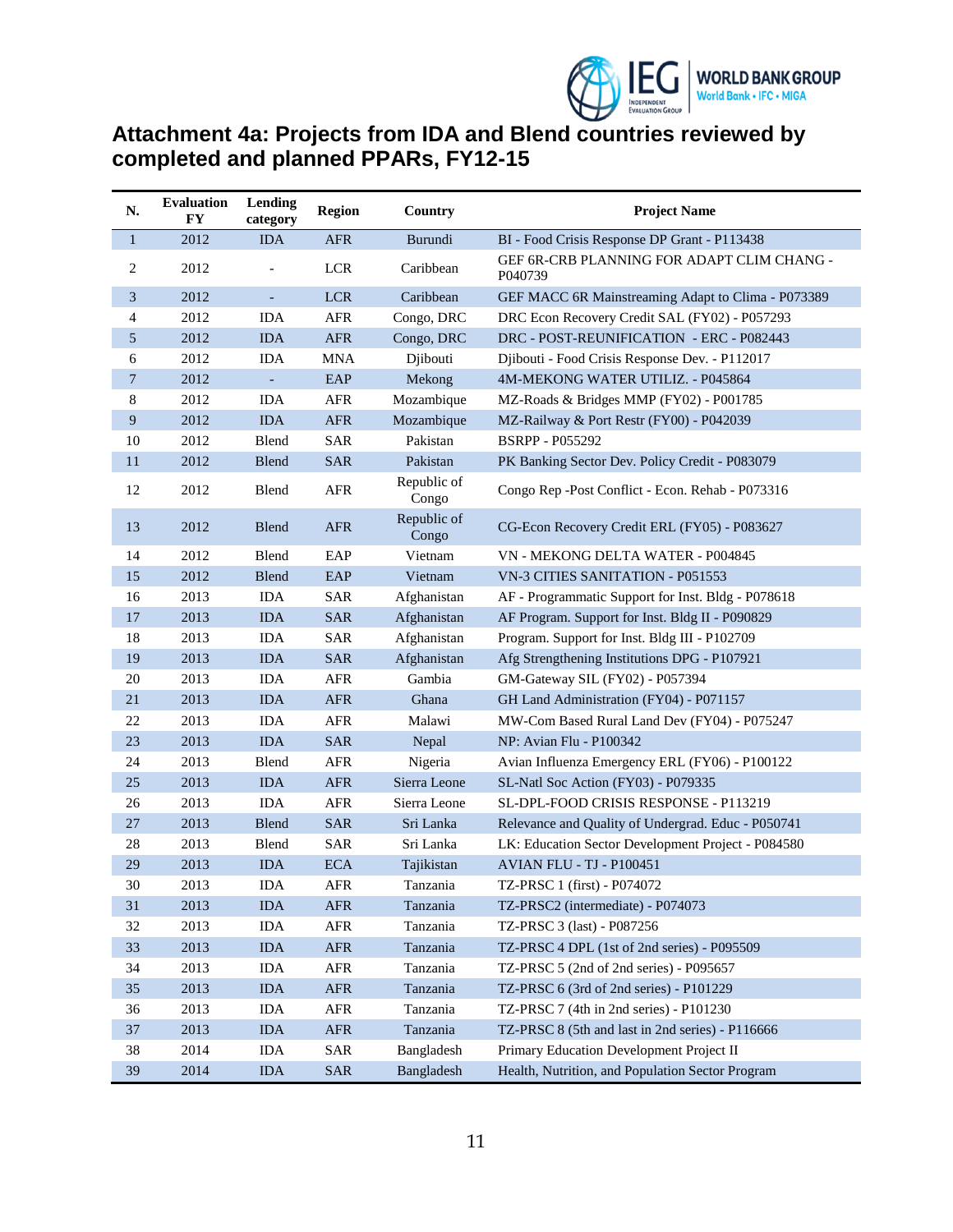

# WORLD BANK GROUP<br>World Bank + IFC + MIGA

| N.     | <b>Evaluation</b><br><b>FY</b> | Lending<br>category | <b>Region</b>             | Country     | <b>Project Name</b>                                                                                |  |
|--------|--------------------------------|---------------------|---------------------------|-------------|----------------------------------------------------------------------------------------------------|--|
| 40     | 2014                           | <b>IDA</b>          | <b>SAR</b>                | Bangladesh  | Rural Electricity and Renewable Energy Development Project<br>(P071794) (RERED)                    |  |
| 41     | 2014                           | <b>IDA</b>          | <b>SAR</b>                | Bangladesh  | Power Sector Development Technical Assistance Project<br>(P78707                                   |  |
| 42     | 2014                           | <b>IDA</b>          | <b>SAR</b>                | Bangladesh  | Power Sector Development Policy Loan (P107797)                                                     |  |
| 43     | 2014                           | <b>IDA</b>          | <b>AFR</b>                | Ethiopia    | Ethiopia Protection of Basic Services                                                              |  |
| 44     | 2014                           | <b>IDA</b>          | <b>AFR</b>                | Ghana       | Trade Gateway & Investment Project                                                                 |  |
| 45     | 2014                           | <b>IDA</b>          | <b>AFR</b>                | Ghana       | <b>Rural Finance Services SIL</b>                                                                  |  |
| 46     | 2014                           | <b>IDA</b>          | <b>AFR</b>                | Ghana       | First Natural Resource and Environmental Governance<br>Projects (IDA-44260, IDA-46270, IDA-47460)  |  |
| 47     | 2014                           | <b>IDA</b>          | <b>AFR</b>                | Ghana       | Second Natural Resource and Environmental Governance<br>Projects (IDA-44260, IDA-46270, IDA-47460) |  |
| 48     | 2014                           | <b>IDA</b>          | <b>AFR</b>                | Ghana       | Third Natural Resource and Environmental Governance<br>Projects (IDA-44260, IDA-46270, IDA-47460)  |  |
| 49     | 2014                           | <b>IDA</b>          | EAP                       | Laos        | Second Land Titling Project (P132897)                                                              |  |
| 50     | 2014                           | <b>IDA</b>          | <b>AFR</b>                | Mozambique  | Decentralization Planning & Fin SIL                                                                |  |
| 51     | 2014                           | <b>IDA</b>          | <b>AFR</b>                | Mozambique  | <b>Enterprise Development</b>                                                                      |  |
| 52     | 2014                           | <b>IDA</b>          | <b>AFR</b>                | Mozambique  | Public Sector Reform Project                                                                       |  |
| 53     | 2014                           | <b>Blend</b>        | <b>AFR</b>                | Nigeria     | Nigeria State Education Sector Project                                                             |  |
| 54     | 2014                           | Blend               | <b>AFR</b>                | Nigeria     | Nigeria Community Based Poverty Reduction Project                                                  |  |
| 55     | 2014                           | Blend               | <b>AFR</b>                | Nigeria     | Fadama II                                                                                          |  |
| 56     | 2014                           | <b>IDA</b>          | <b>AFR</b>                | Senegal     | Energy Sector Recovery Development Policy                                                          |  |
| 57     | 2014                           | <b>IDA</b>          | <b>AFR</b>                | Senegal     | Electricity Sector Efficiency - Phase 1 - Apl 1                                                    |  |
| 58     | 2014                           | Blend               | <b>SAR</b>                | Sri Lanka   | Renewable Energy for Rural Economic Dev. Proj. (P077761)                                           |  |
| 59     | 2014                           | <b>Blend</b>        | <b>LCR</b>                | St. Lucia   | Economic and Social Development Loan                                                               |  |
| 60     | 2014                           | <b>IDA</b>          | <b>AFR</b>                | Tanzania    | <b>Public Sector Reform</b>                                                                        |  |
| 61     | 2014                           | <b>IDA</b>          | <b>AFR</b>                | Uganda      | Local Governance Development 2                                                                     |  |
| 62     | 2014                           | Blend               | EAP                       | Vietnam     | Transmission, Dist., and Disaster Recon. Proj. (P045628)                                           |  |
| 63     | 2014                           | <b>Blend</b>        | EAP                       | Vietnam     | <b>Systems Energy Equitization</b>                                                                 |  |
| 64     | 2014                           | Blend               | EAP                       | Vietnam     | Rural Energy Proj. (P056452)                                                                       |  |
| 65     | 2015                           | <b>IDA</b>          | <b>SAR</b>                | Afghanistan | AAA PAR on Public Expenditure and Fiduciary Aspects                                                |  |
| 66     | 2015                           | <b>IDA</b>          | <b>SAR</b>                | Afghanistan | AAA PAR on Public Administration and Governance                                                    |  |
| 67     | 2015                           | <b>IDA</b>          | <b>SAR</b>                | Afghanistan | <b>AAA PAR on Health</b>                                                                           |  |
| 68     | 2015                           | IDA                 | SAR                       | Afghanistan | AAA PAR on ICTs                                                                                    |  |
| 69     | 2015                           | <b>IDA</b>          | <b>SAR</b>                | Afghanistan | AAA PAR on Microfinance                                                                            |  |
| 70     | 2015                           | <b>IDA</b>          | <b>SAR</b>                | Afghanistan | PAR on Business Development                                                                        |  |
| $71\,$ | 2015                           | $\rm IDA$           | $\ensuremath{\text{EAP}}$ | Laos        | Poverty Reduction Fund (P077326)                                                                   |  |
| 72     | 2015                           | <b>IDA</b>          | SAR                       | Nepal       | Nepal Education for All                                                                            |  |
| 73     | 2015                           | <b>IDA</b>          | <b>LCR</b>                | Nicaragua   | Education Project (P078990)                                                                        |  |
| 74     | 2015                           | Blend               | <b>SAR</b>                | Pakistan    | Pakistan Sindh Educ. Sector Proj. (P107300)                                                        |  |
| 75     | 2015                           | Blend               | <b>SAR</b>                | Pakistan    | Punjab Education Sector Proj. (P102608)                                                            |  |
| 76     | 2015                           | IDA                 | AFR                       | Rwanda      | Decentralization & Community Development                                                           |  |
| $77\,$ | 2015                           | <b>IDA</b>          | ${\sf AFR}$               | Senegal     | Senegal Long Term Water Sector Project P041528                                                     |  |
| 78     | 2015                           | <b>IDA</b>          | AFR                       | Senegal     | Supporting Access To On-site Sanitation P102478                                                    |  |
| 79     | 2015                           | <b>IDA</b>          | ${\rm AFR}$               | Senegal     | Integrated Marine and Coastal Res. Management project<br>( P086480)                                |  |
| 80     | 2015                           | IDA                 | AFR                       | Senegal     | Sustainable management of fish resources (P105881)                                                 |  |
| 81     | 2015                           | Blend               | <b>SAR</b>                | Sri Lanka   | Sri Lanka Cluster - Gemi Dirlya I (P074872)                                                        |  |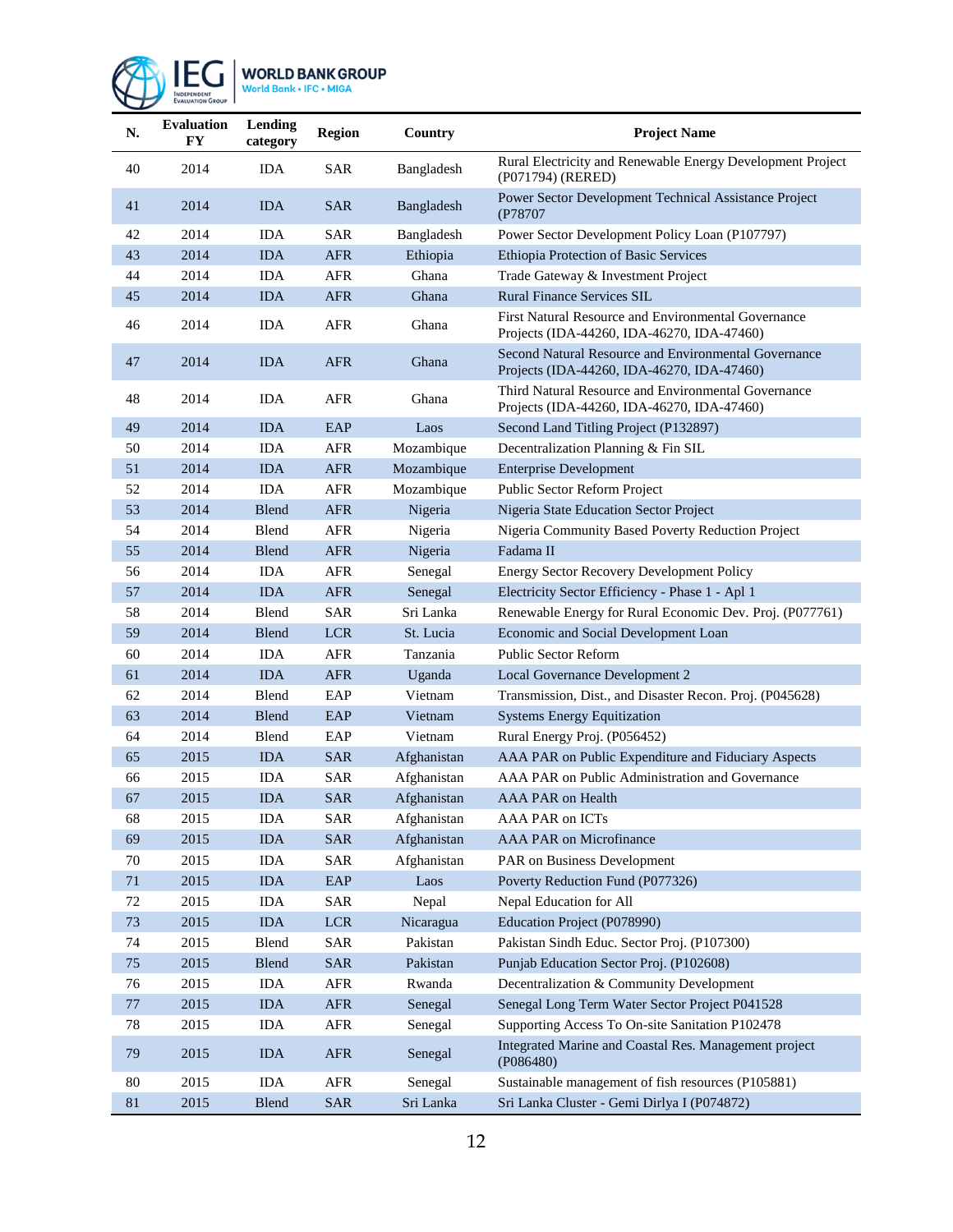

| N.  | <b>Evaluation</b><br><b>FY</b> | Lending<br>category | <b>Region</b> | Country    | <b>Project Name</b>                                                                         |
|-----|--------------------------------|---------------------|---------------|------------|---------------------------------------------------------------------------------------------|
| 82  | 2015                           | Blend               | <b>SAR</b>    | Sri Lanka  | Sri Lanka Cluster - North-East Irrigated Agric. (P058070)                                   |
| 83  | 2015                           | <b>IDA</b>          | <b>AFR</b>    | Tanzania   | Tanzania Government Support Project (P070736)                                               |
| 84  | 2015                           | <b>IDA</b>          | <b>AFR</b>    | Uganda     | Uganda DPO - 2 PRSC series (PRSCs 5-7 and $8 - 9$ ) + 1<br>financial DPO (truncated series) |
| 85  | 2015                           | <b>IDA</b>          | <b>AFR</b>    | Uganda     | Millennium Science Initiative                                                               |
| 86  | 2015                           | Blend               | <b>ECA</b>    | Uzbekistan | Uzbekistan Rural Water Supply and Sanitation Project<br>(PO09121)                           |
| 87  | 2015                           | <b>Blend</b>        | <b>ECA</b>    | Uzbekistan | Bukhara & Samarkand Water Supply Proj. (P049621)                                            |
| 88  | 2015                           | Blend               | EAP           | Vietnam    | Second Rural Finance Project (P072601)                                                      |
| 89  | 2015                           | <b>Blend</b>        | EAP           | Vietnam    | Third Rural Finance Project (P100916)                                                       |
| 90  | 2015                           | Blend               | EAP           | Vietnam    | 2nd Higher Education Project                                                                |
| 91  | 2015                           | <b>Blend</b>        | EAP           | Vietnam    | Vietnam Poverty Reduction Support Credit 6 P101724                                          |
| 92  | 2015                           | Blend               | EAP           | Vietnam    | Vietnam Poverty Reduction Support Credit 7 P105287                                          |
| 93  | 2015                           | <b>Blend</b>        | EAP           | Vietnam    | Vietnam Poverty Reduction Support Credit 8 P111164                                          |
| 94  | 2015                           | Blend               | EAP           | Vietnam    | Vietnam Poverty Reduction Support Credit 9 P111182                                          |
| 95  | 2015                           | <b>Blend</b>        | EAP           | Vietnam    | Vietnam Poverty Reduction Support Credit 10 P111183                                         |
| 96  | 2015                           | Blend               | EAP           | Vietnam    | VN-Public Investment Reform 1 P117723                                                       |
| 97  | 2015                           | <b>Blend</b>        | EAP           | Vietnam    | VN-Public Investment Reform 2 P120946                                                       |
| 98  | 2015                           | Blend               | EAP           | Vietnam    | VN - Program 135 Phase 2 Support Credit P104097                                             |
| 99  | 2015                           | <b>Blend</b>        | EAP           | Vietnam    | Second Program 135 Phase 2 Support P107062                                                  |
| 100 | 2015                           | Blend               | EAP           | Vietnam    | Third Program 135 Phase 2 Development Policy Support<br>Operation P117610                   |